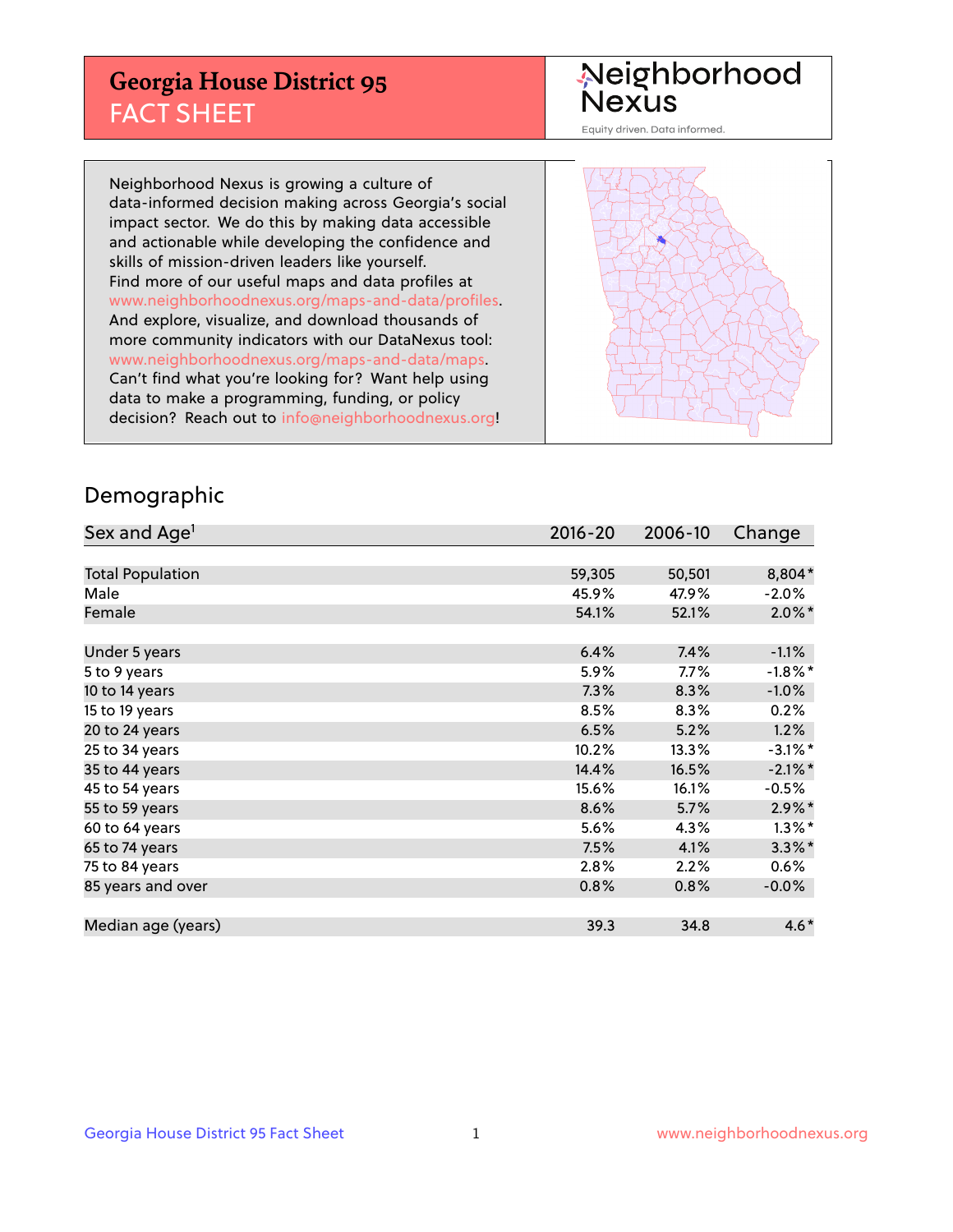## Demographic, continued...

| Race <sup>2</sup>                                            | $2016 - 20$ | 2006-10        | Change      |
|--------------------------------------------------------------|-------------|----------------|-------------|
| <b>Total population</b>                                      | 59,305      | 50,501         | 8,804*      |
| One race                                                     | 95.2%       | 97.6%          | $-2.4\%$ *  |
| White                                                        | 22.4%       | 36.8%          | $-14.3\%$ * |
| <b>Black or African American</b>                             | 66.5%       | 57.3%          | $9.2\%$ *   |
| American Indian and Alaska Native                            | 0.6%        | 0.3%           | 0.4%        |
| Asian                                                        | 2.8%        | 1.6%           | $1.2\%$ *   |
| Native Hawaiian and Other Pacific Islander                   | 0.5%        | 0.0%           | 0.5%        |
| Some other race                                              | 2.3%        | 1.6%           | 0.7%        |
| Two or more races                                            | 4.8%        | 2.4%           | $2.4\%$ *   |
| Race alone or in combination with other race(s) <sup>3</sup> | $2016 - 20$ | 2006-10        | Change      |
| Total population                                             | 59,305      | 50,501         | 8,804*      |
| White                                                        | 24.7%       | 38.4%          | $-13.7\%$ * |
| <b>Black or African American</b>                             | 70.4%       | 59.2%          | $11.3\%$ *  |
| American Indian and Alaska Native                            | 0.9%        | 1.0%           | $-0.1%$     |
| Asian                                                        | 3.5%        | 1.9%           | $1.5\%$ *   |
| Native Hawaiian and Other Pacific Islander                   | 1.4%        | 0.0%           | $1.4\%$ *   |
| Some other race                                              | 3.9%        | 2.0%           | $1.9\%$ *   |
|                                                              |             |                |             |
| Hispanic or Latino and Race <sup>4</sup>                     | $2016 - 20$ | 2006-10        | Change      |
| <b>Total population</b>                                      | 59,305      | 50,501         | 8,804*      |
| Hispanic or Latino (of any race)                             | 6.2%        | 4.9%           | 1.3%        |
| Not Hispanic or Latino                                       | 93.8%       | 95.1%          | $-1.3\%$ *  |
| White alone                                                  | 20.3%       | 34.1%          | $-13.8\%$ * |
| <b>Black or African American alone</b>                       | 65.9%       | 57.0%          | 8.9%*       |
| American Indian and Alaska Native alone                      | 0.6%        | 0.3%           | 0.4%        |
| Asian alone                                                  | 2.8%        | 1.6%           | $1.2\%$ *   |
| Native Hawaiian and Other Pacific Islander alone             | 0.0%        | 0.0%           | $0.0\%$     |
| Some other race alone                                        | 0.6%        | 0.3%           | 0.3%        |
| Two or more races                                            | 3.5%        | 1.9%           | $1.6\%$ *   |
| U.S. Citizenship Status <sup>5</sup>                         | $2016 - 20$ | 2006-10        | Change      |
|                                                              | 10,163      |                | $3,339*$    |
| Foreign-born population<br>Naturalized U.S. citizen          | 71.4%       | 6,824<br>52.4% | 19.0%*      |
|                                                              |             |                | $-19.0\%$ * |
| Not a U.S. citizen                                           | 28.6%       | 47.6%          |             |
| Citizen, Voting Age Population <sup>6</sup>                  | $2016 - 20$ | 2006-10        | Change      |
| Citizen, 18 and over population                              | 42,045      | 32,834         | $9,211*$    |
| Male                                                         | 43.8%       | 46.2%          | $-2.4%$     |
| Female                                                       | 56.2%       | 53.8%          | $2.4\%$ *   |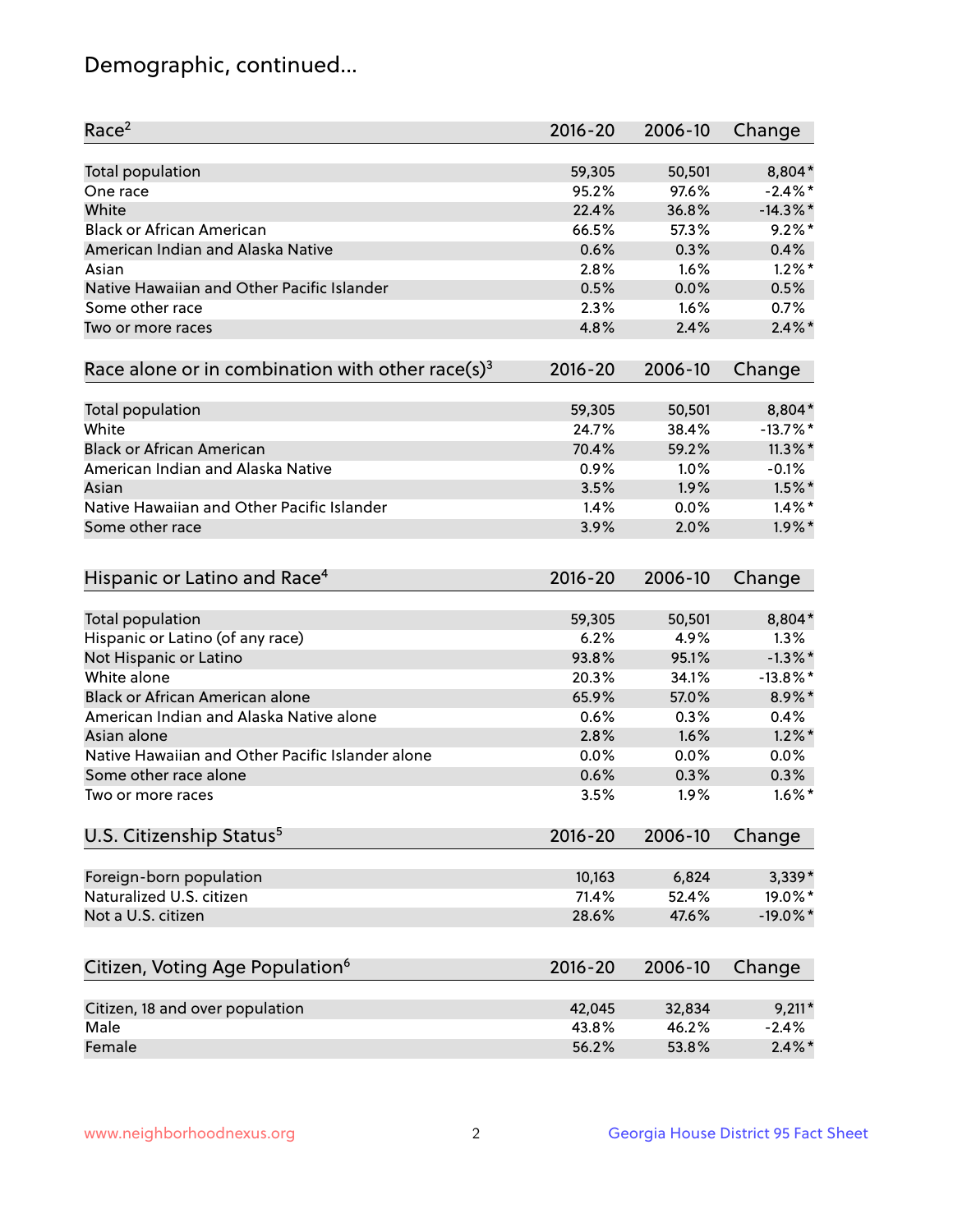#### Economic

| Income <sup>7</sup>                                 | $2016 - 20$ | 2006-10 | Change     |
|-----------------------------------------------------|-------------|---------|------------|
|                                                     |             |         |            |
| All households                                      | 19,443      | 17,204  | $2,239*$   |
| Less than \$10,000                                  | 3.5%        | 3.6%    | $-0.1%$    |
| \$10,000 to \$14,999                                | 2.1%        | 2.8%    | $-0.7%$    |
| \$15,000 to \$24,999                                | 5.2%        | 7.2%    | $-2.0\%$ * |
| \$25,000 to \$34,999                                | 4.5%        | 10.7%   | $-6.2\%$ * |
| \$35,000 to \$49,999                                | 12.2%       | 12.8%   | $-0.7%$    |
| \$50,000 to \$74,999                                | 20.8%       | 23.1%   | $-2.2%$    |
| \$75,000 to \$99,999                                | 16.3%       | 17.6%   | $-1.3%$    |
| \$100,000 to \$149,999                              | 22.3%       | 14.3%   | $8.0\%$ *  |
| \$150,000 to \$199,999                              | 8.3%        | 5.2%    | $3.1\%$ *  |
| \$200,000 or more                                   | 4.8%        | 2.7%    | $2.1\%$ *  |
| Median household income (dollars)                   | 77,671      | 62,468  | 15,203*    |
| Mean household income (dollars)                     | 88,669      | 73,212  | 15,457*    |
| With earnings                                       | 85.4%       | 89.1%   | $-3.7\%$ * |
| Mean earnings (dollars)                             | 87,822      | 72,596  | 15,226*    |
| <b>With Social Security</b>                         | 25.1%       | 18.5%   | $6.6\%$ *  |
| Mean Social Security income (dollars)               | 21,040      | 15,608  | $5,432*$   |
| With retirement income                              | 19.7%       | 13.8%   | 5.9%*      |
| Mean retirement income (dollars)                    | 29,636      | 20,017  | $9,618*$   |
| With Supplemental Security Income                   | 4.5%        | 1.9%    | $2.6\%$ *  |
| Mean Supplemental Security Income (dollars)         | 6,693       | 9,408   | $-2,715*$  |
| With cash public assistance income                  | 1.4%        | 1.5%    | $-0.1%$    |
| Mean cash public assistance income (dollars)        | 139         | 3,858   | $-3,719*$  |
| With Food Stamp/SNAP benefits in the past 12 months | 9.3%        | 6.8%    | $2.5%$ *   |
|                                                     |             |         |            |
| Families                                            | 15,033      | 13,232  | $1,800*$   |
| Less than \$10,000                                  | 2.3%        | 3.5%    | $-1.2%$    |
| \$10,000 to \$14,999                                | 1.0%        | 1.9%    | $-0.9%$    |
| \$15,000 to \$24,999                                | 5.9%        | 5.0%    | 1.0%       |
| \$25,000 to \$34,999                                | 4.2%        | 8.7%    | $-4.5%$ *  |
| \$35,000 to \$49,999                                | 10.2%       | 12.1%   | $-1.9%$    |
| \$50,000 to \$74,999                                | 20.0%       | 22.6%   | $-2.6%$    |
| \$75,000 to \$99,999                                | 16.7%       | 19.3%   | $-2.6%$    |
| \$100,000 to \$149,999                              | 23.2%       | 17.7%   | $5.5%$ *   |
| \$150,000 to \$199,999                              | 10.3%       | 6.0%    | $4.2\%$ *  |
| \$200,000 or more                                   | 6.1%        | 3.2%    | $2.9\%*$   |
| Median family income (dollars)                      | 84,430      | 70,127  | 14,303*    |
| Mean family income (dollars)                        | 95,088      | 79,813  | 15,275*    |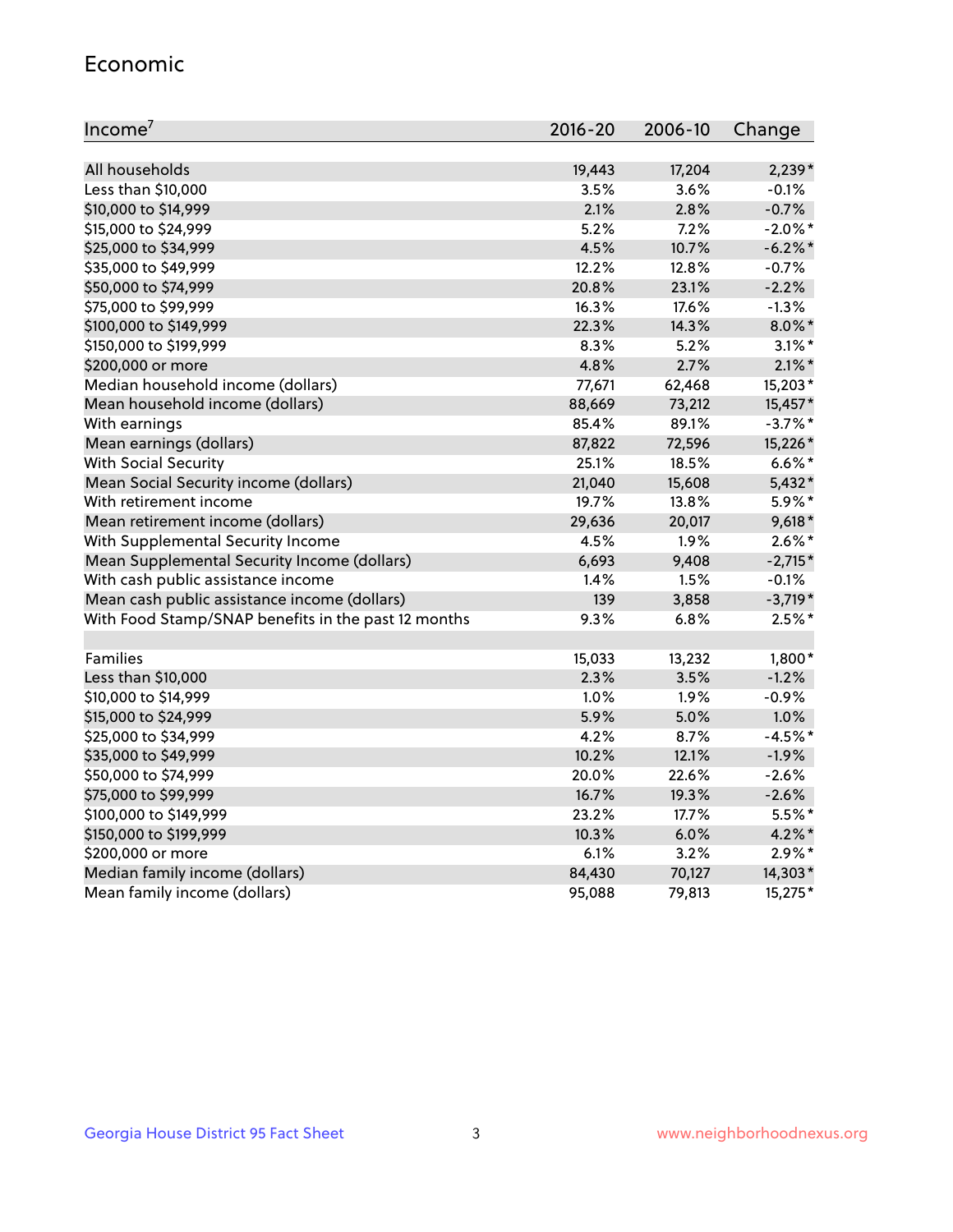## Economic, continued...

| Income, continued <sup>8</sup>                           | $2016 - 20$ | 2006-10 | Change   |
|----------------------------------------------------------|-------------|---------|----------|
|                                                          |             |         |          |
| Nonfamily households                                     | 4,410       | 3,971   | 439      |
| Median nonfamily income (dollars)                        | 50,542      | 38,190  | 12,352*  |
| Mean nonfamily income (dollars)                          | 56,914      | 47,514  | 9,399*   |
|                                                          |             |         |          |
| Median earnings for workers (dollars)                    | 42,192      | 34,938  | $7,254*$ |
| Median earnings for male full-time, year-round workers   | 51,743      | 48,004  | 3,739*   |
| (dollars)                                                |             |         |          |
| Median earnings for female full-time, year-round workers | 48,567      | 42,110  | $6,457*$ |
| (dollars)                                                |             |         |          |
|                                                          |             |         |          |
| Per capita income (dollars)                              | 30,407      | 25,592  | 4,815*   |
|                                                          |             |         |          |
|                                                          |             |         |          |
| Families and People Below Poverty Level <sup>9</sup>     | $2016 - 20$ | 2006-10 | Change   |
|                                                          |             |         |          |
| <b>All families</b>                                      | 7.0%        | 6.7%    | 0.3%     |
| With related children under 18 years                     | 5.8%        | 9.0%    | $-3.2%$  |
| With related children under 5 years only                 | 6.9%        | 8.1%    | $-1.2%$  |
| Married couple families                                  | 1.5%        | 3.4%    | $-1.9%$  |
| With related children under 18 years                     | 1.5%        | 5.7%    | $-4.2%$  |
| With related children under 5 years only                 | 0.0%        | 7.5%    | $-7.5%$  |
| Families with female householder, no husband present     | 19.4%       | 16.2%   | 3.2%     |
| With related children under 18 years                     | 12.8%       | 15.3%   | $-2.6%$  |
| With related children under 5 years only                 | 18.6%       | 12.5%   | 6.1%     |
|                                                          |             |         |          |
| All people                                               | 6.7%        | 8.6%    | $-1.9%$  |
| Under 18 years                                           | 6.7%        | 11.5%   | $-4.9%$  |
| Related children under 18 years                          | 6.6%        | 11.0%   | $-4.4%$  |
| Related children under 5 years                           | 5.7%        | 14.0%   | $-8.3%$  |
| Related children 5 to 17 years                           | 6.9%        | 10.0%   | $-3.1%$  |
| 18 years and over                                        | 6.7%        | 7.3%    | $-0.6%$  |
| 18 to 64 years                                           | 6.8%        | 7.0%    | $-0.2%$  |
| 65 years and over                                        | 5.9%        | 10.4%   | $-4.5%$  |
| People in families                                       | 5.5%        | 7.8%    | $-2.4%$  |
| Unrelated individuals 15 years and over                  | 16.5%       | 14.8%   | 1.7%     |
|                                                          |             |         |          |
| Non-Hispanic white people                                | 6.8%        | 4.3%    | $2.5%$ * |
| Black or African-American people                         | 6.0%        | 9.8%    | $-3.8%$  |
| Asian people                                             | 1.8%        | 10.2%   | $-8.4%$  |
| Hispanic or Latino people                                | 14.4%       | 13.6%   | 0.8%     |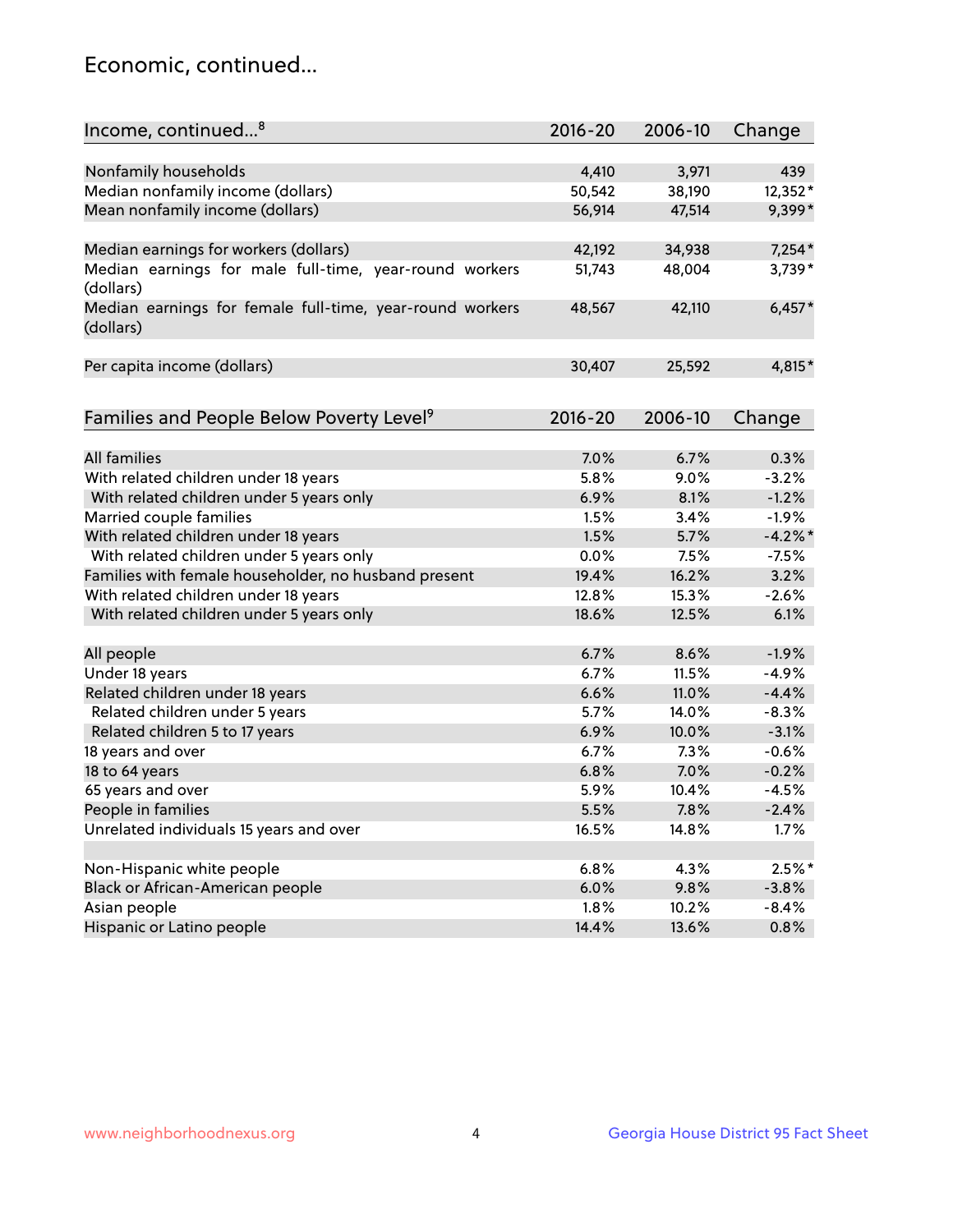## Employment

| Employment Status <sup>10</sup>                                             | $2016 - 20$ | 2006-10 | Change     |
|-----------------------------------------------------------------------------|-------------|---------|------------|
|                                                                             |             |         |            |
| Population 16 years and over                                                | 46,489      | 37,777  | 8,712*     |
| In labor force                                                              | 67.2%       | 72.8%   | $-5.6\%$ * |
| Civilian labor force                                                        | 67.2%       | 72.7%   | $-5.6\%$ * |
| Employed                                                                    | 63.0%       | 64.8%   | $-1.8%$    |
| Unemployed                                                                  | 4.2%        | 7.9%    | $-3.7%$    |
| <b>Armed Forces</b>                                                         | 0.1%        | 0.1%    | $-0.0%$    |
| Not in labor force                                                          | 32.8%       | 27.2%   | $5.6\%$ *  |
| Civilian labor force                                                        | 31,218      | 27,476  | $3,742*$   |
| <b>Unemployment Rate</b>                                                    | 6.2%        | 10.9%   | $-4.7%$    |
|                                                                             |             |         |            |
| Females 16 years and over                                                   | 25,618      | 20,095  | $5,523*$   |
| In labor force                                                              | 64.7%       | 69.1%   | $-4.5%$    |
| Civilian labor force                                                        | 64.6%       | 69.1%   | $-4.5%$    |
| Employed                                                                    | 61.1%       | 62.5%   | $-1.4%$    |
| Own children of the householder under 6 years                               | 3,810       | 4,132   | $-322$     |
| All parents in family in labor force                                        | 75.8%       | 76.6%   | $-0.9%$    |
|                                                                             |             |         |            |
| Own children of the householder 6 to 17 years                               | 9,962       | 9,873   | 89         |
| All parents in family in labor force                                        | 76.8%       | 84.1%   | $-7.2%$    |
|                                                                             |             |         |            |
| Industry <sup>11</sup>                                                      | $2016 - 20$ | 2006-10 | Change     |
|                                                                             |             |         |            |
| Civilian employed population 16 years and over                              | 29,283      | 24,487  | 4,796*     |
| Agriculture, forestry, fishing and hunting, and mining                      | 0.1%        | 0.1%    | 0.0%       |
| Construction                                                                | 5.5%        | 6.9%    | $-1.4%$    |
| Manufacturing                                                               | 6.7%        | 8.1%    | $-1.5%$    |
| Wholesale trade                                                             | 2.9%        | 2.9%    | 0.0%       |
| Retail trade                                                                | 12.1%       | 12.5%   | $-0.5%$    |
| Transportation and warehousing, and utilities                               | 7.5%        | 6.7%    | 0.8%       |
| Information                                                                 | 2.8%        | 5.5%    | $-2.7%$ *  |
| Finance and insurance, and real estate and rental and leasing               | 6.6%        | 8.2%    | $-1.6%$    |
| Professional, scientific, and management, and administrative                | 12.8%       | 11.6%   | 1.2%       |
| and waste management services                                               |             |         |            |
| Educational services, and health care and social assistance                 | 22.1%       | 20.4%   | 1.8%       |
| Arts, entertainment, and recreation, and accommodation and<br>food services | 6.7%        | 6.1%    | $0.6\%$    |
| Other services, except public administration                                | 7.0%        | 4.9%    | $2.1\%$ *  |
| Public administration                                                       | 7.2%        | 6.1%    | 1.0%       |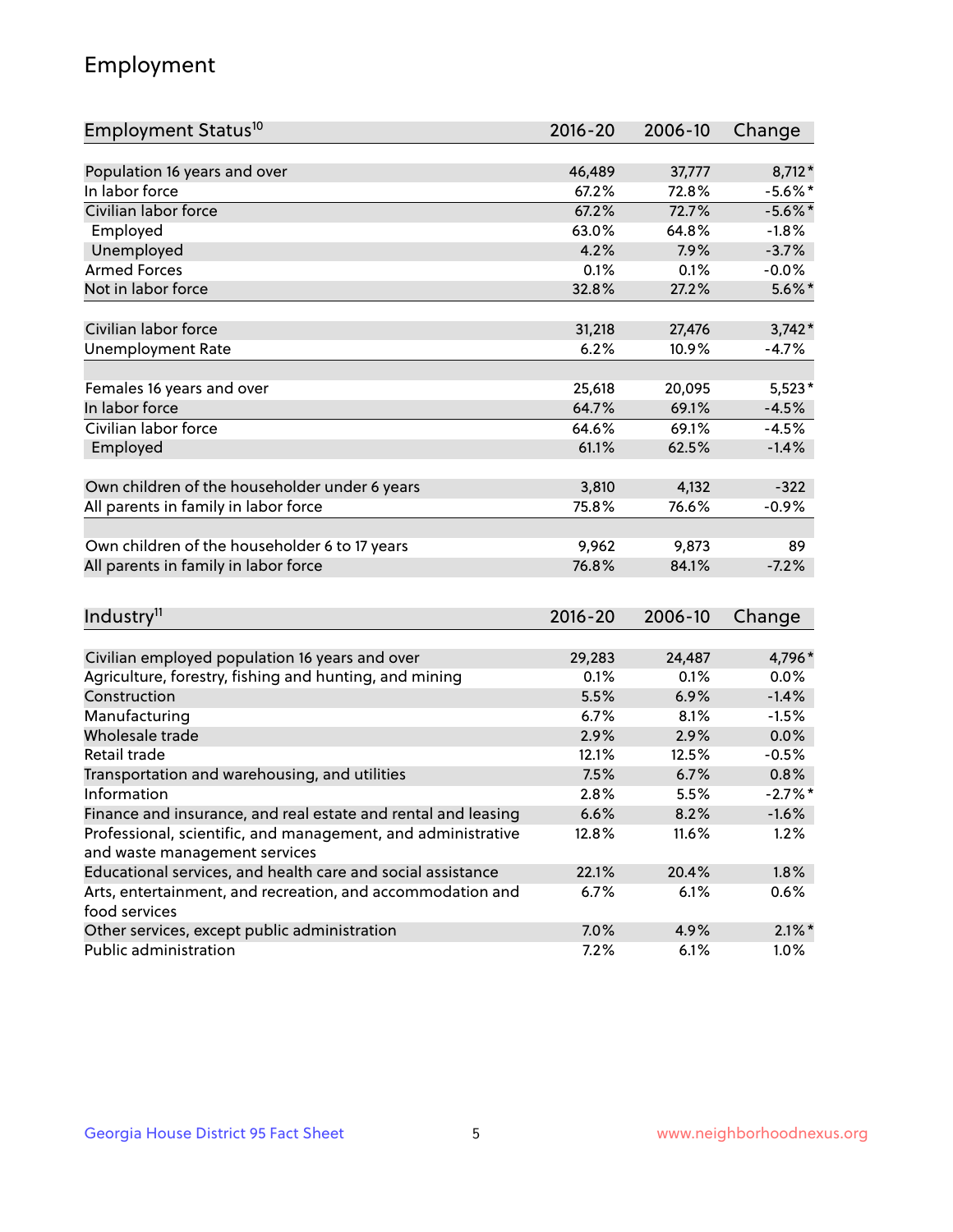## Employment, continued...

| Occupation <sup>12</sup>                                     | $2016 - 20$ | 2006-10 | Change     |
|--------------------------------------------------------------|-------------|---------|------------|
| Civilian employed population 16 years and over               | 29,283      | 24,487  | 4,796*     |
| Management, business, science, and arts occupations          | 34.3%       | 37.3%   | $-3.0\%$ * |
| Service occupations                                          | 17.1%       | 12.5%   | 4.6%*      |
| Sales and office occupations                                 | 25.1%       | 30.0%   | $-4.9%$ *  |
| Natural<br>and<br>resources,<br>construction,<br>maintenance | 8.9%        | 10.4%   | $-1.5%$    |
| occupations                                                  |             |         |            |
| Production, transportation, and material moving occupations  | 14.5%       | 9.8%    | 4.7%*      |
| Class of Worker <sup>13</sup>                                | $2016 - 20$ | 2006-10 | Change     |
|                                                              |             |         |            |
| Civilian employed population 16 years and over               | 29,283      | 24,487  | 4,796*     |
| Private wage and salary workers                              | 74.8%       | 78.3%   | $-3.5%$    |
| Government workers                                           | 18.5%       | 16.6%   | 1.9%       |
| Self-employed in own not incorporated business workers       | 6.6%        | 5.0%    | $1.6\%$ *  |
| Unpaid family workers                                        | 0.1%        | 0.1%    | 0.0%       |
| Job Flows <sup>14</sup>                                      | 2019        | 2010    | Change     |
|                                                              |             |         |            |
| Total Jobs in district                                       | 4,331       | 5,376   | $-1,045$   |
| Held by residents of district                                | 10.8%       | 7.6%    | 3.2%       |
| Held by non-residents of district                            | 89.2%       | 92.4%   | $-3.2%$    |
| Jobs by Industry Sector <sup>15</sup>                        | 2019        | 2010    | Change     |
|                                                              |             |         |            |
| Total Jobs in district                                       | 4,331       | 5,376   | $-1,045$   |
| Goods Producing sectors                                      | 14.6%       | 9.1%    | 5.5%       |
| Trade, Transportation, and Utilities sectors                 | 23.0%       | 15.3%   | 7.7%       |
| All Other Services sectors                                   | 62.4%       | 75.6%   | $-13.2%$   |
| Total Jobs in district held by district residents            | 469         | 409     | 60         |
| <b>Goods Producing sectors</b>                               | 23.5%       | 22.2%   | 1.2%       |
| Trade, Transportation, and Utilities sectors                 | 13.9%       | 9.8%    | 4.1%       |
| All Other Services sectors                                   | 62.7%       | 68.0%   | $-5.3%$    |
|                                                              |             |         |            |
| Jobs by Earnings <sup>16</sup>                               | 2019        | 2010    | Change     |
|                                                              |             |         |            |
| Total Jobs in district                                       | 4,331       | 5,376   | $-1,045$   |
| Jobs with earnings \$1250/month or less                      | 25.2%       | 44.5%   | $-19.3%$   |
| Jobs with earnings \$1251/month to \$3333/month              | 34.7%       | 35.4%   | $-0.7%$    |
| Jobs with earnings greater than \$3333/month                 | 40.2%       | 20.1%   | 20.0%      |
| Total Jobs in district held by district residents            | 469         | 409     | 60         |
| Jobs with earnings \$1250/month or less                      | 31.1%       | 40.1%   | $-9.0%$    |
| Jobs with earnings \$1251/month to \$3333/month              | 38.0%       | 36.4%   | 1.5%       |
| Jobs with earnings greater than \$3333/month                 | 30.9%       | 23.5%   | 7.4%       |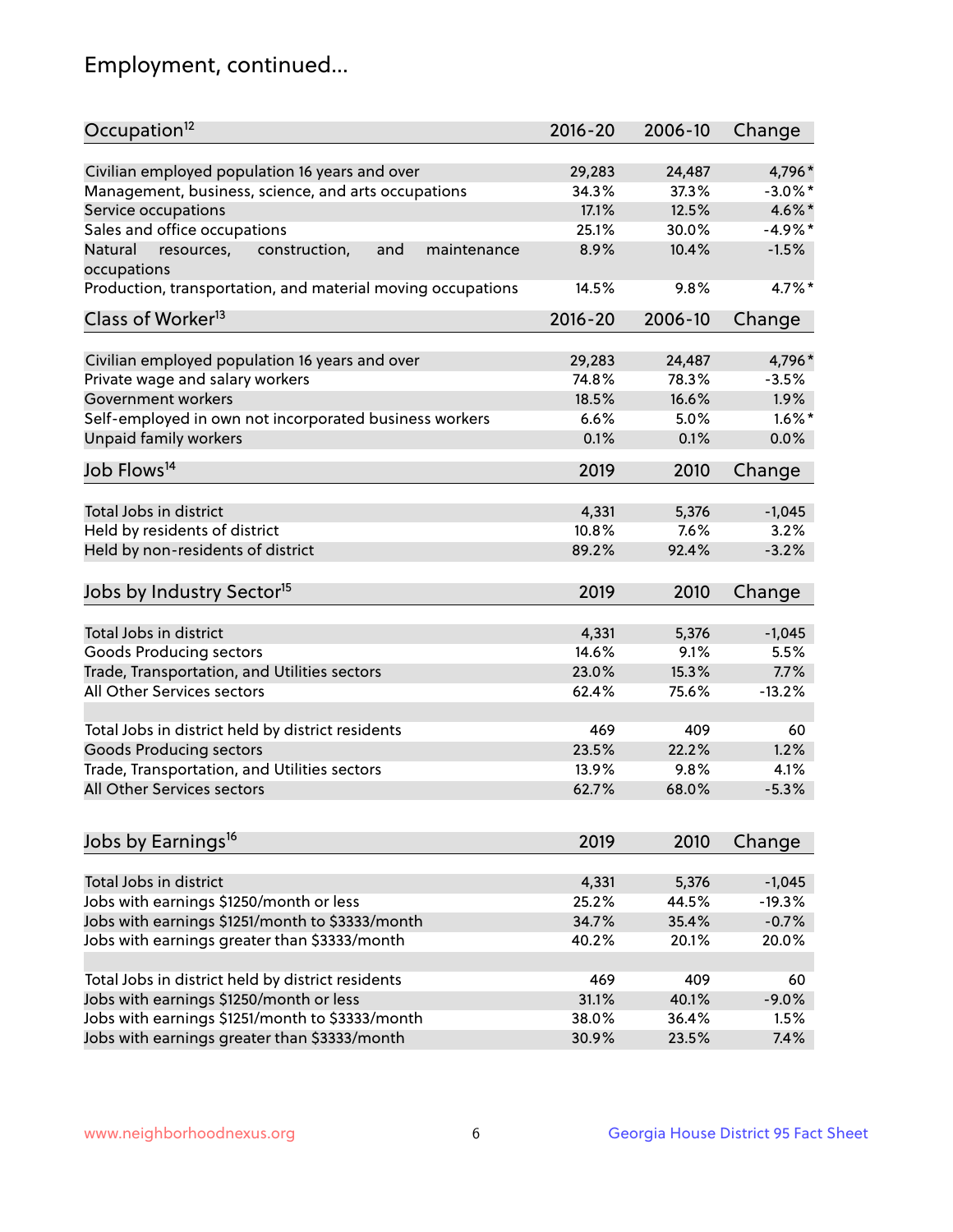## Employment, continued...

| Jobs by Age of Worker <sup>17</sup>               | 2019  | 2010  | Change   |
|---------------------------------------------------|-------|-------|----------|
|                                                   |       |       |          |
| Total Jobs in district                            | 4,331 | 5,376 | $-1,045$ |
| Jobs with workers age 29 or younger               | 23.8% | 25.8% | $-2.1%$  |
| Jobs with workers age 30 to 54                    | 53.7% | 55.4% | $-1.6%$  |
| Jobs with workers age 55 or older                 | 22.5% | 18.8% | 3.7%     |
|                                                   |       |       |          |
| Total Jobs in district held by district residents | 469   | 409   | 60       |
| Jobs with workers age 29 or younger               | 22.4% | 25.9% | $-3.5%$  |
| Jobs with workers age 30 to 54                    | 46.7% | 57.7% | $-11.0%$ |
| Jobs with workers age 55 or older                 | 30.9% | 16.4% | 14.5%    |

#### Education

| School Enrollment <sup>18</sup>                | $2016 - 20$ | 2006-10 | Change     |
|------------------------------------------------|-------------|---------|------------|
|                                                |             |         |            |
| Population 3 years and over enrolled in school | 17,433      | 15,747  | 1,686*     |
| Nursery school, preschool                      | 5.9%        | 7.1%    | $-1.2%$    |
| Kindergarten                                   | 4.5%        | 3.3%    | 1.2%       |
| Elementary school (grades 1-8)                 | 34.2%       | 42.8%   | $-8.6\%$ * |
| High school (grades 9-12)                      | 28.4%       | 24.4%   | 4.1%       |
| College or graduate school                     | 27.0%       | 22.4%   | $4.5%$ *   |
| Educational Attainment <sup>19</sup>           | $2016 - 20$ | 2006-10 | Change     |
|                                                |             |         |            |
| Population 25 years and over                   | 38,801      | 31,838  | $6,963*$   |
| Less than 9th grade                            | 3.2%        | 3.2%    | $-0.0%$    |
| 9th to 12th grade, no diploma                  | 4.7%        | 5.7%    | $-1.0%$    |
| High school graduate (includes equivalency)    | 25.7%       | 28.6%   | $-2.9\%*$  |
| Some college, no degree                        | 21.0%       | 26.0%   | $-5.0\%$ * |
| Associate's degree                             | 10.7%       | 10.0%   | $0.8\%$    |
| Bachelor's degree                              | 21.5%       | 17.2%   | $4.3\%$ *  |
| Graduate or professional degree                | 13.2%       | 9.4%    | $3.8\%$ *  |
|                                                |             |         |            |
| Percent high school graduate or higher         | 92.1%       | 91.1%   | 1.0%       |
| Percent bachelor's degree or higher            | 34.7%       | 26.6%   | $8.1\%$ *  |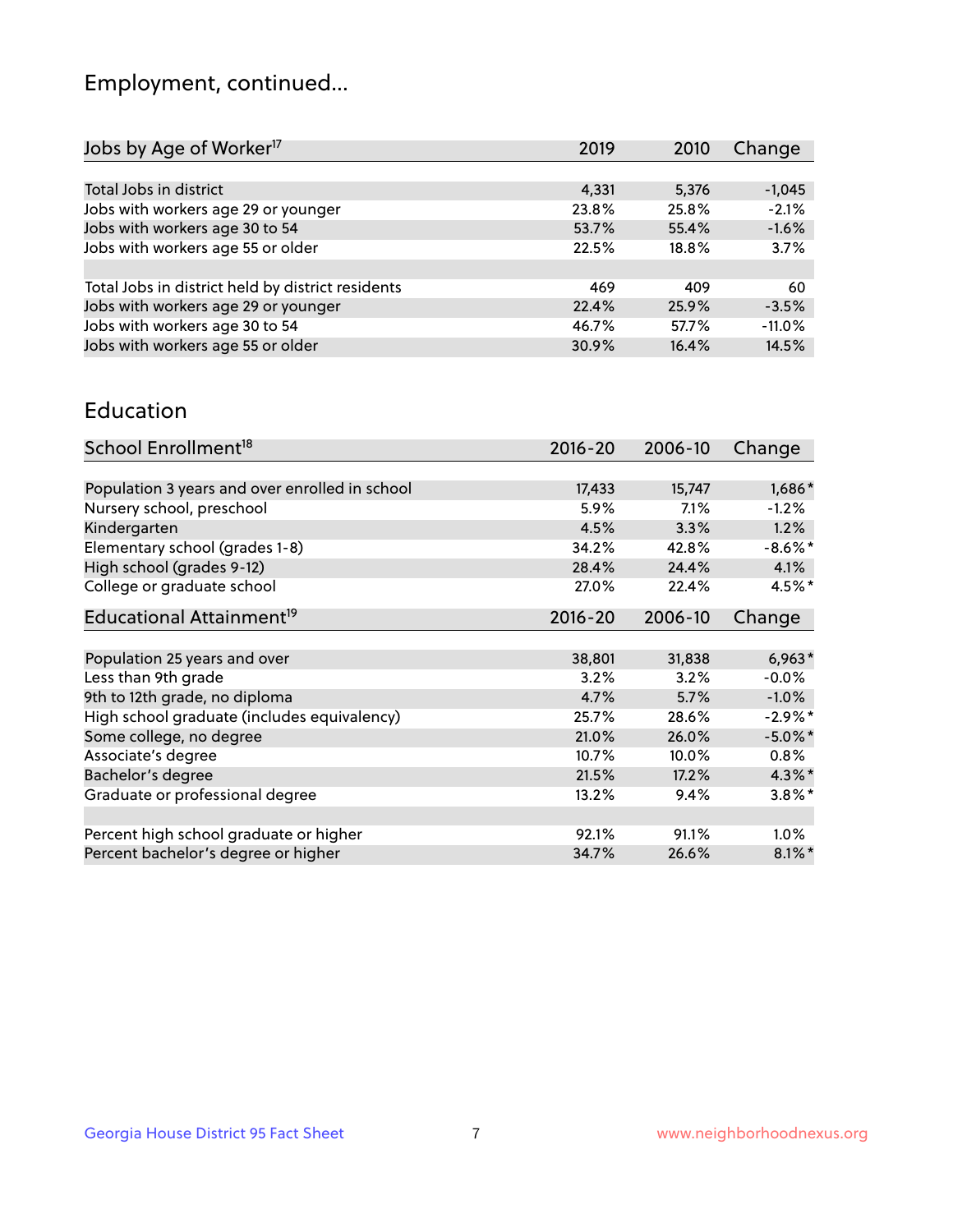## Housing

| Households by Type <sup>20</sup>                     | 2016-20         | 2006-10         | Change     |
|------------------------------------------------------|-----------------|-----------------|------------|
|                                                      |                 |                 |            |
| <b>Total households</b>                              | 19,443          | 17,204          | $2,239*$   |
| Family households (families)                         | 77.3%           | 76.9%           | 0.4%       |
| With own children under 18 years                     | 31.0%           | 40.6%           | $-9.6%$ *  |
| Married-couple family                                | 50.9%           | 54.3%           | $-3.4\%$ * |
| With own children of the householder under 18 years  | 19.9%           | 28.2%           | $-8.3\%$ * |
| Male householder, no wife present, family            | 5.1%            | 4.5%            | 0.6%       |
| With own children of the householder under 18 years  | 1.6%            | 2.0%            | $-0.3%$    |
| Female householder, no husband present, family       | 21.3%           | 18.1%           | $3.2\%$ *  |
| With own children of the householder under 18 years  | 9.4%            | 10.4%           | $-1.0%$    |
| Nonfamily households                                 | 22.7%           | 23.1%           | $-0.4%$    |
| Householder living alone                             | 20.0%           | 20.3%           | $-0.3%$    |
| 65 years and over                                    | 5.6%            | 4.1%            | $1.5%$ *   |
| Households with one or more people under 18 years    | 37.3%           | 44.9%           | $-7.6\%$ * |
| Households with one or more people 65 years and over | 23.0%           | 15.0%           | $8.0\%$ *  |
| Average household size                               | 3.04            | 2.93            | $0.11*$    |
| Average family size                                  | 3.50            | 3.40            | 0.10       |
|                                                      |                 |                 |            |
| Housing Occupancy <sup>21</sup>                      | $2016 - 20$     | 2006-10         | Change     |
|                                                      |                 |                 |            |
| Total housing units                                  | 20,178<br>96.4% | 18,835<br>91.3% | $1,343*$   |
| Occupied housing units                               |                 |                 | $5.0\%$ *  |
| Vacant housing units                                 | 3.6%            | 8.7%            | $-5.0\%$ * |
| Homeowner vacancy rate                               | 0.8             | 3.0             | $-2.2$     |
| Rental vacancy rate                                  | 6.7             | 4.8             | 1.8        |
|                                                      |                 |                 |            |
| Units in Structure <sup>22</sup>                     | $2016 - 20$     | 2006-10         | Change     |
| Total housing units                                  | 20,178          | 18,835          | $1,343*$   |
| 1-unit, detached                                     | 90.0%           | 89.2%           | 0.9%       |
| 1-unit, attached                                     | 1.1%            | 1.7%            | $-0.7%$    |
| 2 units                                              | 0.3%            | 0.6%            | $-0.4%$    |
| 3 or 4 units                                         | 0.0%            | 0.6%            | $-0.6%$    |
| 5 to 9 units                                         | 2.3%            | 2.4%            | $-0.1%$    |
| 10 to 19 units                                       | 2.1%            | 2.1%            | 0.0%       |
| 20 or more units                                     | 1.1%            | 0.6%            | 0.5%       |
| Mobile home                                          | 3.1%            | 2.7%            | 0.3%       |
| Boat, RV, van, etc.                                  | 0.0%            | 0.0%            | 0.0%       |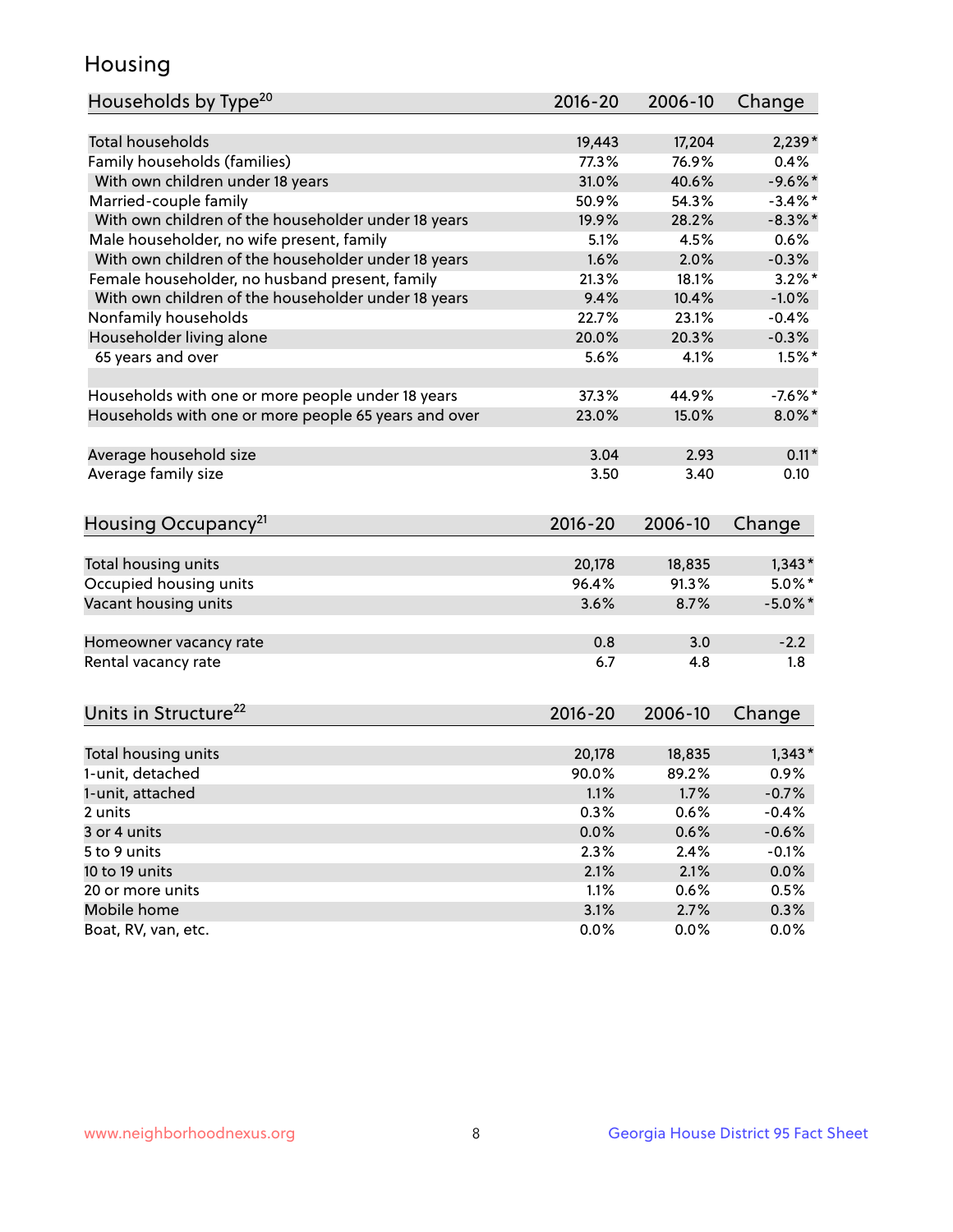## Housing, Continued...

| Year Structure Built <sup>23</sup>             | 2016-20     | 2006-10 | Change     |
|------------------------------------------------|-------------|---------|------------|
| Total housing units                            | 20,178      | 18,835  | $1,343*$   |
| Built 2014 or later                            | 4.2%        | (X)     | (X)        |
| Built 2010 to 2013                             | 1.5%        | (X)     | (X)        |
| Built 2000 to 2009                             | 32.5%       | 34.3%   | $-1.8%$    |
| Built 1990 to 1999                             | 23.8%       | 24.3%   | $-0.5%$    |
| Built 1980 to 1989                             | 22.5%       | 20.4%   | 2.1%       |
| Built 1970 to 1979                             | 9.3%        | 12.0%   | $-2.6\%$ * |
| Built 1960 to 1969                             | 2.4%        | 3.6%    | $-1.2%$    |
| Built 1950 to 1959                             | 1.9%        | 2.6%    | $-0.7%$    |
| Built 1940 to 1949                             | 0.8%        | 1.1%    | $-0.3%$    |
| Built 1939 or earlier                          | 1.1%        | 1.7%    | $-0.7%$    |
|                                                |             |         |            |
| Housing Tenure <sup>24</sup>                   | $2016 - 20$ | 2006-10 | Change     |
| Occupied housing units                         | 19,443      | 17,204  | $2,239*$   |
| Owner-occupied                                 | 80.5%       | 84.0%   | $-3.5%$ *  |
| Renter-occupied                                | 19.5%       | 16.0%   | $3.5\%$ *  |
| Average household size of owner-occupied unit  | 3.03        | 2.94    | 0.09       |
| Average household size of renter-occupied unit | 3.09        | 2.91    | 0.18       |
| Residence 1 Year Ago <sup>25</sup>             | $2016 - 20$ | 2006-10 | Change     |
| Population 1 year and over                     | 58,687      | 49,921  | 8,765*     |
| Same house                                     | 91.5%       | 87.6%   | $3.9\%$ *  |
| Different house in the U.S.                    | 8.3%        | 12.1%   | $-3.8\%$ * |
| Same county                                    | 3.3%        | 5.4%    | $-2.1\%$ * |
| Different county                               | 5.0%        | 6.7%    | $-1.7%$    |
| Same state                                     | 2.6%        | 4.8%    | $-2.2%$ *  |
| Different state                                | 2.3%        | 1.9%    | 0.5%       |
| Abroad                                         | 0.2%        | 0.3%    | $-0.2%$    |
| Value of Housing Unit <sup>26</sup>            | $2016 - 20$ | 2006-10 | Change     |
|                                                |             |         |            |
| Owner-occupied units                           | 15,654      | 14,450  | $1,204*$   |
| Less than \$50,000                             | 4.4%        | 2.6%    | 1.8%       |
| \$50,000 to \$99,999                           | 6.4%        | 6.4%    | $-0.1%$    |
| \$100,000 to \$149,999                         | 17.5%       | 23.6%   | $-6.1\%$ * |
| \$150,000 to \$199,999                         | 27.3%       | 33.5%   | $-6.2\%$ * |
| \$200,000 to \$299,999                         | 31.2%       | 22.3%   | 8.9%*      |
| \$300,000 to \$499,999                         | 10.9%       | 9.8%    | 1.1%       |
| \$500,000 to \$999,999                         | 2.2%        | 1.7%    | 0.5%       |
| \$1,000,000 or more                            | 0.2%        | 0.1%    | 0.1%       |
| Median (dollars)                               | 190,412     | 170,613 | 19,799*    |
| Mortgage Status <sup>27</sup>                  | $2016 - 20$ | 2006-10 | Change     |
| Owner-occupied units                           | 15,654      | 14,450  | $1,204*$   |
| Housing units with a mortgage                  | 77.5%       | 84.8%   | $-7.3\%$ * |
| Housing units without a mortgage               | 22.5%       | 15.2%   | $7.3\%$ *  |
|                                                |             |         |            |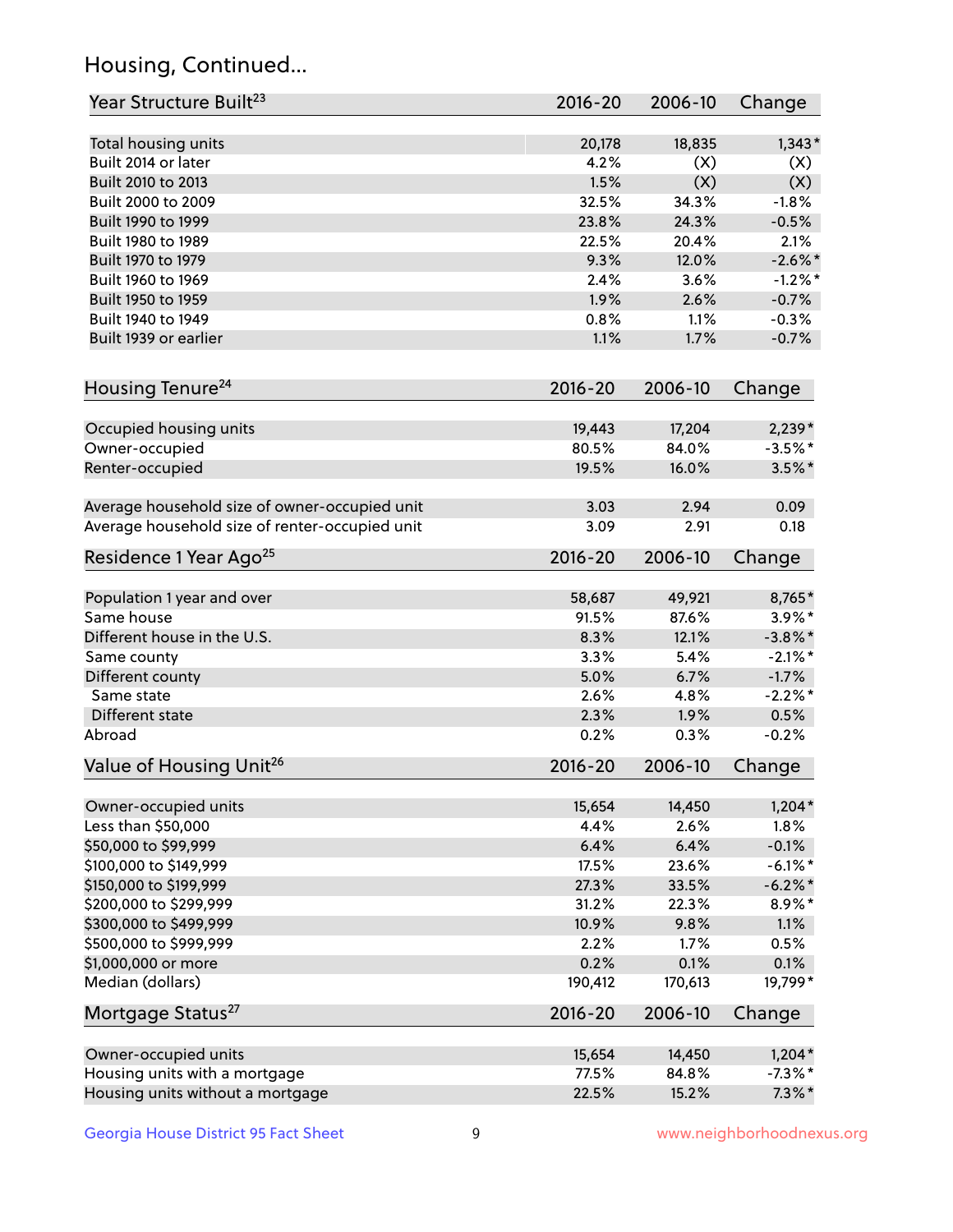## Housing, Continued...

| Selected Monthly Owner Costs <sup>28</sup>                                            | $2016 - 20$ | 2006-10 | Change      |
|---------------------------------------------------------------------------------------|-------------|---------|-------------|
| Housing units with a mortgage                                                         | 12,133      | 12,257  | $-124$      |
| Less than \$300                                                                       | 0.0%        | 0.3%    | $-0.3%$     |
| \$300 to \$499                                                                        | 1.1%        | 0.6%    | 0.5%        |
| \$500 to \$999                                                                        | 11.8%       | 11.0%   | 0.8%        |
| \$1,000 to \$1,499                                                                    | 43.0%       | 32.0%   | 11.0%*      |
| \$1,500 to \$1,999                                                                    | 26.2%       | 36.8%   | $-10.6\%$ * |
| \$2,000 to \$2,999                                                                    | 13.8%       | 15.8%   | $-2.0%$     |
| \$3,000 or more                                                                       | 4.1%        | 3.5%    | 0.6%        |
| Median (dollars)                                                                      | 1,428       | 1,583   | $-155*$     |
| Housing units without a mortgage                                                      | 3,521       | 2,193   | $1,329*$    |
| Less than \$150                                                                       | 0.5%        | 2.6%    | $-2.1%$     |
| \$150 to \$249                                                                        | 3.5%        | 13.5%   | $-10.0%$    |
| \$250 to \$349                                                                        | 12.6%       | 24.0%   | $-11.3%$    |
| \$350 to \$499                                                                        | 24.4%       | 30.1%   | $-5.7%$     |
| \$500 to \$699                                                                        | 46.6%       | 22.1%   | 24.5%*      |
| \$700 or more                                                                         | 12.3%       | 7.7%    | 4.7%        |
| Median (dollars)                                                                      | 530         | 388     | $142*$      |
| Selected Monthly Owner Costs as a Percentage of<br>Household Income <sup>29</sup>     | $2016 - 20$ | 2006-10 | Change      |
| Housing units with a mortgage (excluding units where<br>SMOCAPI cannot be computed)   | 12,017      | 12,119  | $-102$      |
| Less than 20.0 percent                                                                | 48.2%       | 29.8%   | 18.4%*      |
| 20.0 to 24.9 percent                                                                  | 12.8%       | 15.1%   | $-2.3%$     |
| 25.0 to 29.9 percent                                                                  | 14.2%       | 12.8%   | 1.5%        |
| 30.0 to 34.9 percent                                                                  | 6.0%        | 9.6%    | $-3.6\%$ *  |
| 35.0 percent or more                                                                  | 18.8%       | 32.7%   | $-13.9\%$ * |
| Not computed                                                                          | 116         | 138     | $-22$       |
| Housing unit without a mortgage (excluding units where<br>SMOCAPI cannot be computed) | 3,465       | 2,163   | $1,303*$    |
| Less than 10.0 percent                                                                | 64.9%       | 48.9%   | 15.9%       |
| 10.0 to 14.9 percent                                                                  | 11.3%       | 16.6%   | $-5.3%$     |
| 15.0 to 19.9 percent                                                                  | 12.3%       | 8.4%    | 3.8%        |
| 20.0 to 24.9 percent                                                                  | 2.8%        | 8.4%    | $-5.6%$     |
| 25.0 to 29.9 percent                                                                  | 2.7%        | 2.2%    | 0.5%        |
| 30.0 to 34.9 percent                                                                  | 0.2%        | 3.2%    | $-3.0%$     |
| 35.0 percent or more                                                                  | 5.8%        | 12.2%   | $-6.4%$     |
| Not computed                                                                          | 56          | 30      | 26          |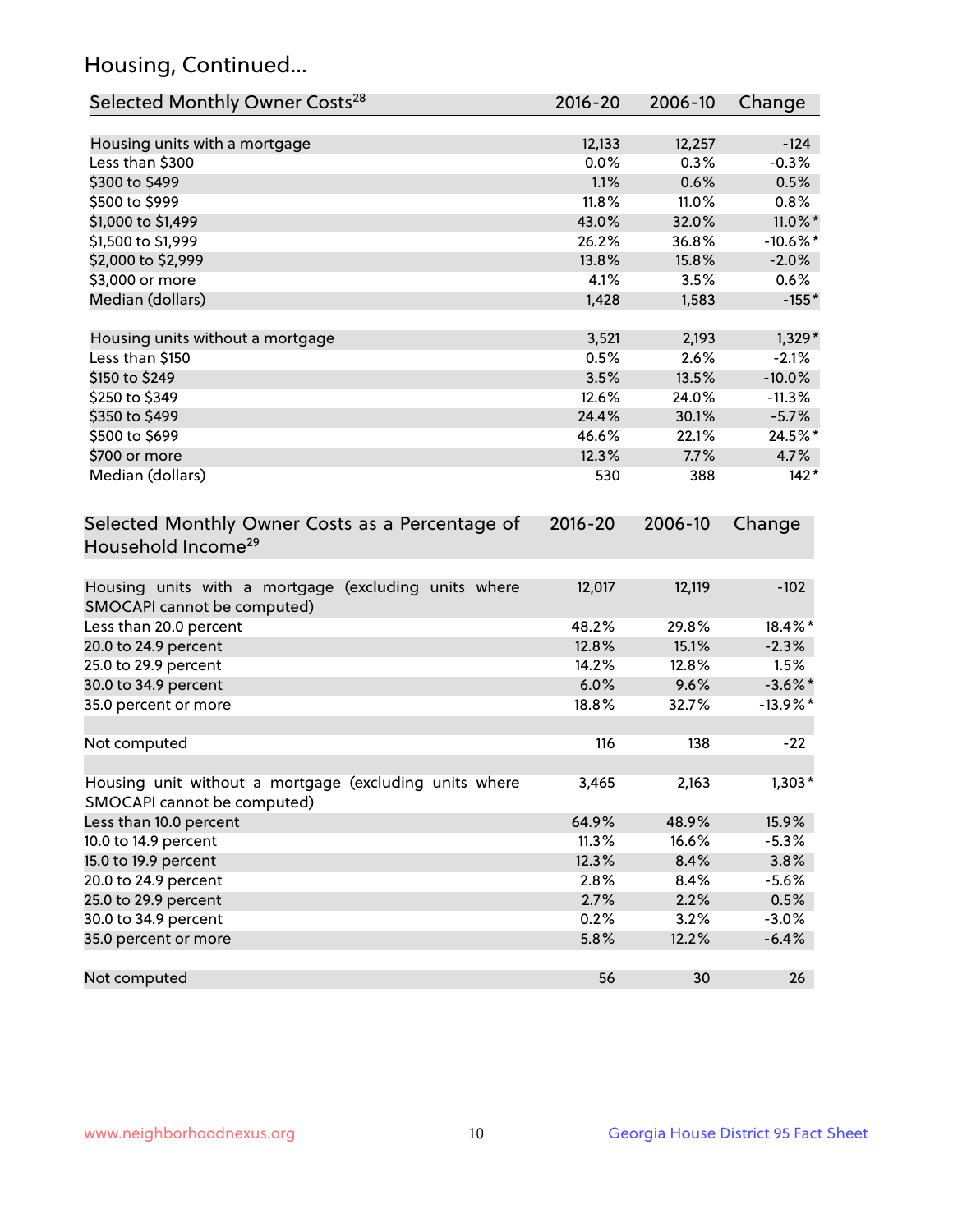## Housing, Continued...

| Gross Rent <sup>30</sup>   | 2016-20 | 2006-10 | Change     |
|----------------------------|---------|---------|------------|
|                            |         |         |            |
| Occupied units paying rent | 3,687   | 2,562   | $1,125*$   |
| Less than \$200            | 0.1%    | 2.1%    | $-2.1%$    |
| \$200 to \$499             | 0.4%    | 2.4%    | $-2.0%$    |
| \$500 to \$749             | 3.6%    | 10.0%   | $-6.4%$    |
| \$750 to \$999             | 9.6%    | 23.5%   | $-13.9%$   |
| \$1,000 to \$1,499         | 52.7%   | 46.1%   | 6.6%       |
| \$1,500 to \$1,999         | 30.6%   | 14.3%   | $16.3\%$ * |
| \$2,000 or more            | 3.1%    | 1.5%    | 1.6%       |
| Median (dollars)           | 1,325   | 1,368   | $-43$      |
|                            |         |         |            |
| No rent paid               | 101     | 192     | $-90$      |
|                            |         |         |            |

| Gross Rent as a Percentage of Household Income <sup>31</sup>                   | $2016 - 20$ | 2006-10 | Change  |
|--------------------------------------------------------------------------------|-------------|---------|---------|
|                                                                                |             |         |         |
| Occupied units paying rent (excluding units where GRAPI<br>cannot be computed) | 3,560       | 2,548   | 1,012   |
| Less than 15.0 percent                                                         | 14.2%       | 8.5%    | 5.7%    |
| 15.0 to 19.9 percent                                                           | 13.5%       | 16.5%   | $-3.0%$ |
| 20.0 to 24.9 percent                                                           | 15.2%       | 12.6%   | 2.6%    |
| 25.0 to 29.9 percent                                                           | 12.3%       | 14.1%   | $-1.8%$ |
| 30.0 to 34.9 percent                                                           | 5.3%        | 11.9%   | $-6.6%$ |
| 35.0 percent or more                                                           | 39.6%       | 36.5%   | 3.1%    |
|                                                                                |             |         |         |
| Not computed                                                                   | 229         | 206     | 23      |

## Transportation

| Commuting to Work <sup>32</sup>           | 2016-20 | 2006-10 | Change    |
|-------------------------------------------|---------|---------|-----------|
|                                           |         |         |           |
| Workers 16 years and over                 | 28,074  | 23,802  | $4,272*$  |
| Car, truck, or van - drove alone          | 80.2%   | 81.3%   | $-1.1%$   |
| Car, truck, or van - carpooled            | $9.0\%$ | 11.1%   | $-2.1%$   |
| Public transportation (excluding taxicab) | $1.0\%$ | $1.7\%$ | $-0.7%$   |
| Walked                                    | 0.8%    | 0.4%    | 0.4%      |
| Other means                               | $1.0\%$ | $0.8\%$ | 0.2%      |
| Worked at home                            | 7.9%    | 4.6%    | $3.3\%$ * |
|                                           |         |         |           |
| Mean travel time to work (minutes)        | 40.2    | 36.9    | 3.3       |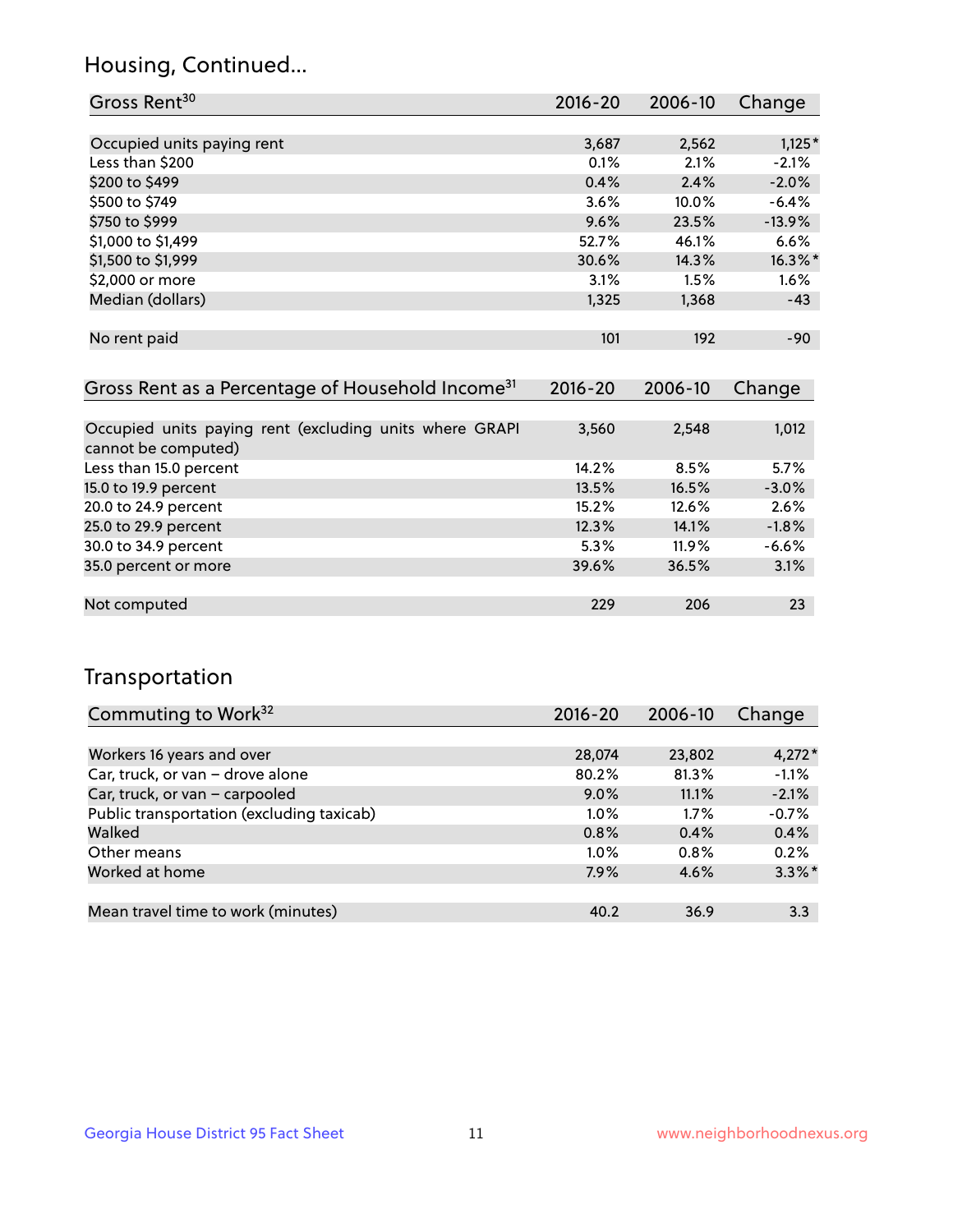## Transportation, Continued...

| Vehicles Available <sup>33</sup> | $2016 - 20$ | $2006 - 10$ | Change    |
|----------------------------------|-------------|-------------|-----------|
|                                  |             |             |           |
| Occupied housing units           | 19,443      | 17,204      | $2,239*$  |
| No vehicles available            | 2.9%        | 3.3%        | $-0.5%$   |
| 1 vehicle available              | 24.6%       | 29.1%       | $-4.5%$ * |
| 2 vehicles available             | 39.0%       | 41.8%       | $-2.8%$   |
| 3 or more vehicles available     | 33.5%       | 25.7%       | $7.8\%$ * |

#### Health

| Health Insurance coverage <sup>34</sup>                 | 2016-20 |
|---------------------------------------------------------|---------|
|                                                         |         |
| Civilian Noninstitutionalized Population                | 59,193  |
| With health insurance coverage                          | 90.4%   |
| With private health insurance coverage                  | 70.2%   |
| With public health coverage                             | 28.4%   |
| No health insurance coverage                            | 9.6%    |
| Civilian Noninstitutionalized Population Under 19 years | 15,986  |
| No health insurance coverage                            | 5.5%    |
| Civilian Noninstitutionalized Population 19 to 64 years | 36,701  |
| In labor force:                                         | 29,416  |
| Employed:                                               | 27,701  |
| With health insurance coverage                          | 89.0%   |
| With private health insurance coverage                  | 83.1%   |
| With public coverage                                    | 8.7%    |
| No health insurance coverage                            | 11.0%   |
| Unemployed:                                             | 1,715   |
| With health insurance coverage                          | 77.1%   |
| With private health insurance coverage                  | 65.5%   |
| With public coverage                                    | 16.5%   |
| No health insurance coverage                            | 22.9%   |
| Not in labor force:                                     | 7,285   |
| With health insurance coverage                          | 82.9%   |
| With private health insurance coverage                  | 59.4%   |
| With public coverage                                    | 30.8%   |
| No health insurance coverage                            | 17.1%   |